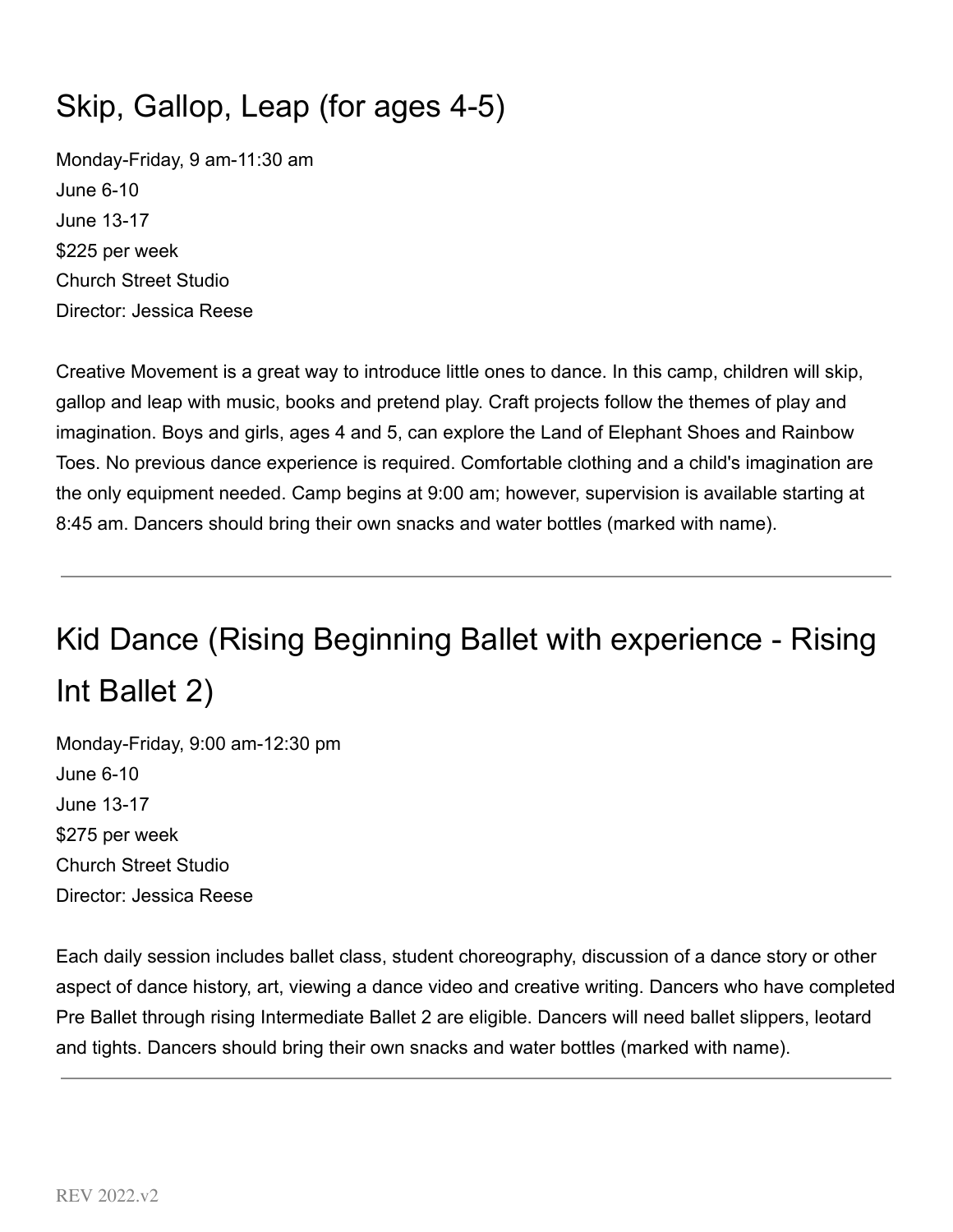## Summer Dance 1 (Rising Int Ballet 3- Rising Int Ballet 5)

Monday-Friday, 9 am-3 pm June 13-17 \$350 per week (\$225 for half day) Sams Street Studio Director: Leslie Gourley

Each day includes classes in ballet, jazz, modern dance and tap. A lunchtime seminar involves a discussion of a different dance-related topic each day. Decatur School of Ballet dancers who are rising Intermediate Ballet 3, Intermediate Ballet 4 and Intermediate Ballet 5 are eligible. If you are not a current student at DSOB or if you have only studied other dance styles, placement is required. Dancers will need ballet slippers, leotard and tights (convertible tights or footed AND footless tights). Bring jazz shoes and/or tap shoes if you have them. Jazz can be done in ballet shoes. Modern dance is done barefoot. There will be tap shoes to borrow for tap class. Dancers should bring a snack/lunch and a water bottle (marked with name) everyday.

 $\mathcal{L}_\mathcal{L} = \mathcal{L}_\mathcal{L} = \mathcal{L}_\mathcal{L} = \mathcal{L}_\mathcal{L} = \mathcal{L}_\mathcal{L} = \mathcal{L}_\mathcal{L} = \mathcal{L}_\mathcal{L} = \mathcal{L}_\mathcal{L} = \mathcal{L}_\mathcal{L} = \mathcal{L}_\mathcal{L} = \mathcal{L}_\mathcal{L} = \mathcal{L}_\mathcal{L} = \mathcal{L}_\mathcal{L} = \mathcal{L}_\mathcal{L} = \mathcal{L}_\mathcal{L} = \mathcal{L}_\mathcal{L} = \mathcal{L}_\mathcal{L}$ 

## Summer Dance 2 (Rising Int Ballet 6 - PreCompany)

Monday-Friday, 11 am-5 pm June 13-17 Sams Street Studio \$350 per week (\$225 for half day) Director: Leslie Gourley

Each day includes ballet with pointe, jazz, modern dance and tap classes. Decatur School of Ballet dancers who will take Intermediate Ballet 6 or PreCompany classes in the fall are invited. If you are not a current student at DSOB or you have only studied other dance styles, placement is required. Dancers will need ballet and pointe shoes, leotard and convertible tights. Bring jazz shoes and/or tap shoes if you have them. Jazz can be done in ballet shoes. Modern dance is done barefoot. Tap can be done in shoes or in bare feet. Dancers should bring their own snack/lunch and water bottle (marked with name) every day.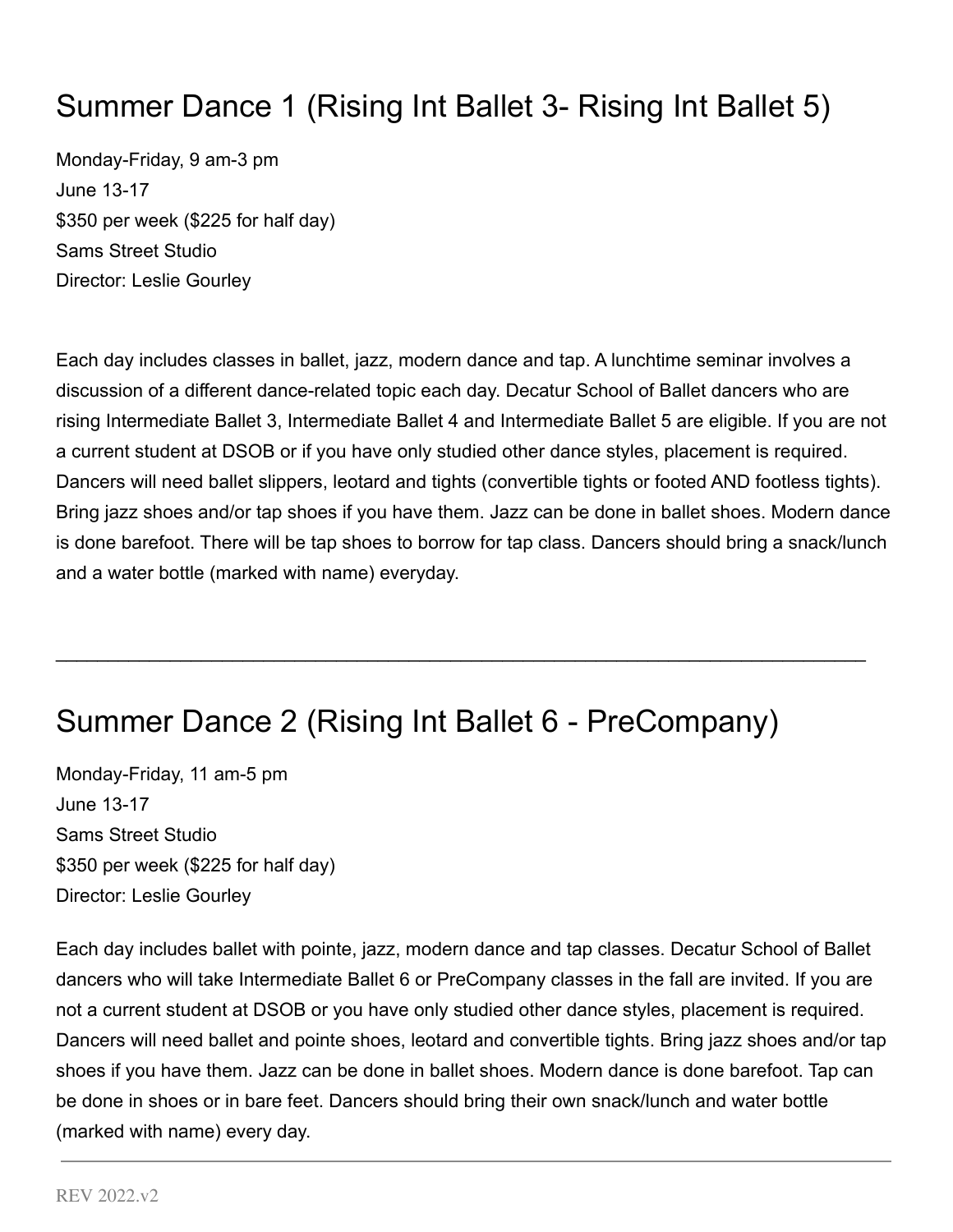## Summer Intensive for Company Dancers

Monday-Friday **Nexus Apprentice**- 9am-3:30pm (with 30 minute lunch break) **Nexus Premiere** - 11am-5:30pm (with 30 minute lunch break) One week only: June 20-24 \$350 per week Sams Street Studio Director: Leslie Gourley

Each day includes ballet with pointe, modern, jazz and hip hop. In addition, there will be classes in pointe, variations, choreography and performance theory and Laban Notation. All dancers placed in Nexus Apprentice and Nexus Premiere should plan to attend. If you are not a DCD member, a placement class is necessary. Dancers will need ballet, jazz, and pointe shoes, leotards and convertible tights. Dancers should bring their own lunch, snack and water bottle (marked with name).

### The JAM Intensive

Jazz, Modern, and Contemporary Dance Monday – Thursday, 4:00-8:30 pm July 11-14 and July 18-21 \$400 for 2 weeks (\$225 for 1 week) Sams Street Studio Director: Toya Willingham

Immerse yourself in a dance intensive focused on the study of Jazz, Modern, and Contemporary technique. Students will spend each class improving the fundamental movements of each style, enhancing performance quality, building strength, and boosting conditioning skills. The two-week intensive will provide a dance education experience dedicated to providing a strong foundation for the start of another year of dance. Students should expect to be challenged and pushed to their full potential. Class levels are intermediate/advanced and advanced for ages 11 and up. All dancers in the modern company of DCD should plan to attend. Nexus Premiere, Nexus Apprentice, Nexus Contemporary, PreCompany, Jazz 3-4, and Intermediate Modern Dance 3-4 are invited. Other dancers are eligible by invitation or audition. Bring a light snack, a water bottle, and an excitement for dance!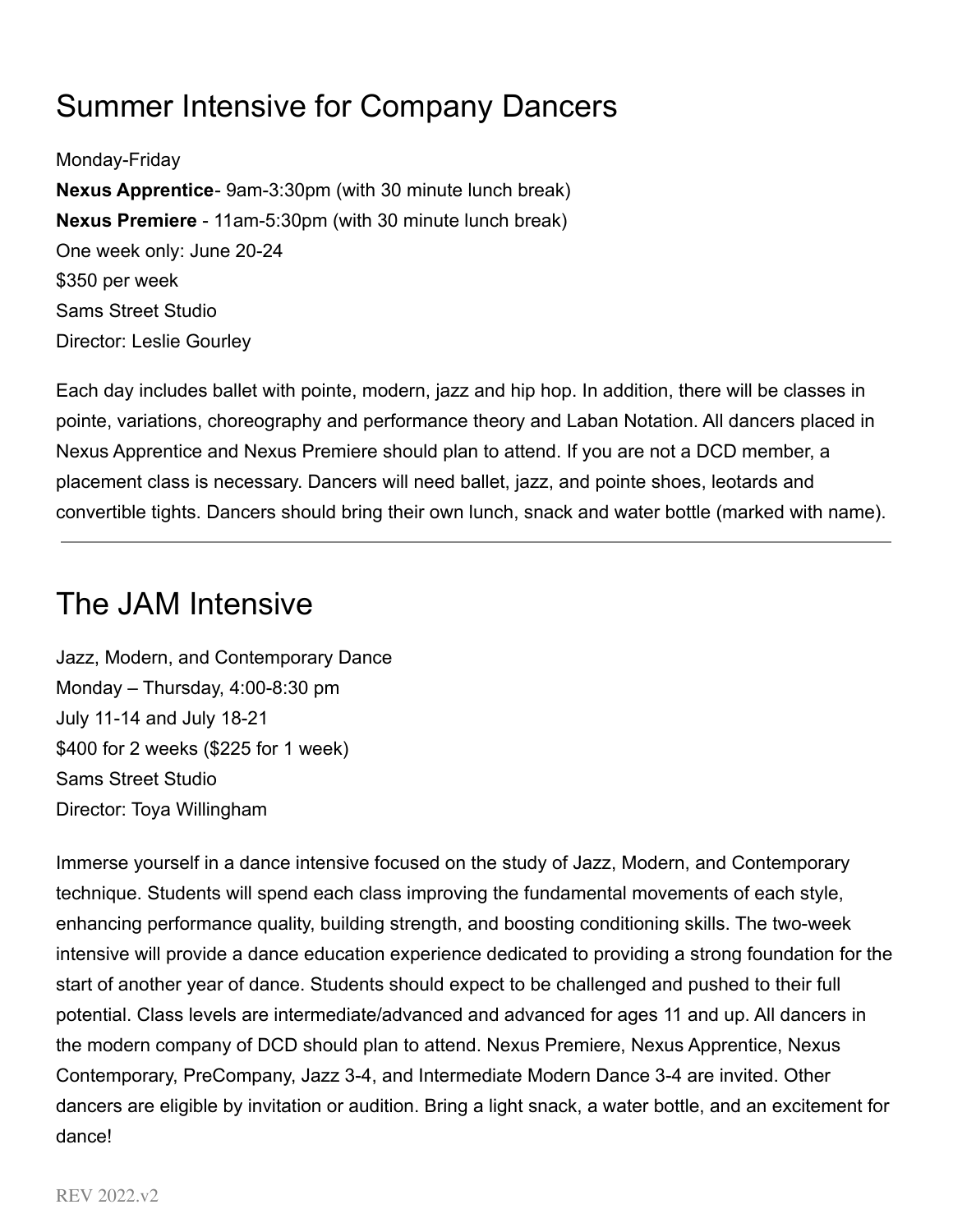## Music Theatre Intensive

Monday - Friday 10 am-1 pm June 6-10 \$300 per week Sams Street Studio Co-Directors and Teachers: Danny Bevins and Monica Bradley

This five day Music Theatre Intensive for ages 13-18, taught by faculty members Danny Bevins & Monica Garcia Bradley is the perfect week for any young performer who would like to pursue Music Theatre or Acting in college and/or professionally. Each day will be taught similar to a BFA Music Theatre in college, as well as exploring the day in the life of a full-time performer. Classes offered during the day will include "Acting in Scene Work" (Learning to connect with a scene partner, how to read and comprehend a scene, and scene's purpose in overall story), "Stylized Music Theatre Choreography" (including original Broadway choreography from Tony Award winning shows like Hamilton, West Side Story, and A Chorus Line), "Audition Technique" (how to successfully audition and Do's & Don'ts of auditioning), and "Vocal Technique & Vocal Repertoire" (Voice training for young and new singers and choosing songs for auditions). Each dancer should bring their own snack and water bottle (marked with name). We look forward to this excellent week with the students, and giving them tools to succeed as a fulltime Music Theatre performer!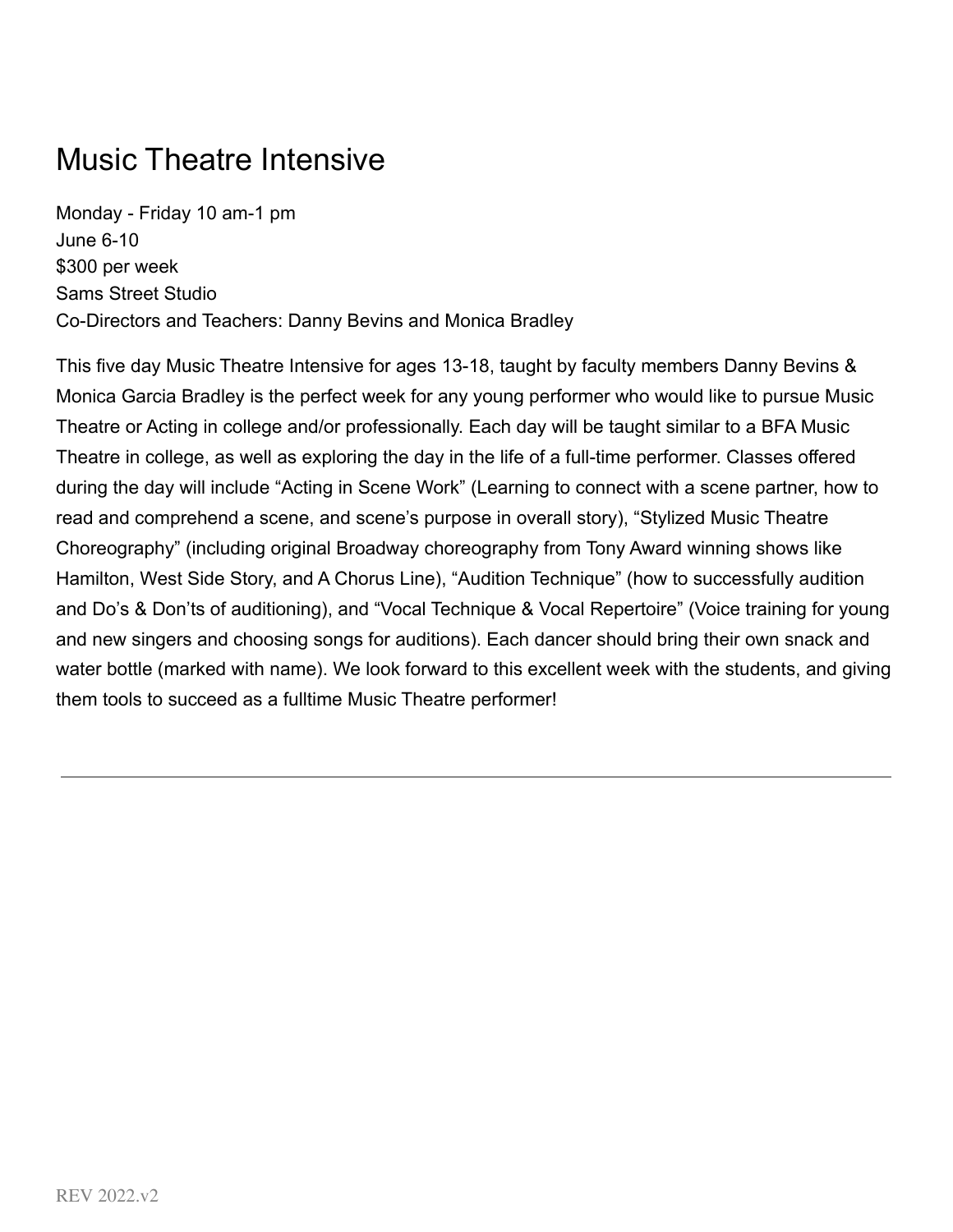## LetsTap! Summer Intensive - New This Year!

#### **Monday-Friday 4:30-6pm**

Beginning/Intermediate (ages 10-13 - DSOB Beginning Tap 10+, Intermediate Tap 1 and Intermediate Tap 2)

#### **Monday-Friday 6-7:30pm**

Intermediate/Advanced (Teens/Adults - DSOB Intermediate Tap 3, Intermediate Tap 4, Intermediate Adult, Advanced Tap for Teens, JRK, RK)

June 6-10 \$200 per week Church Street Studio Director: Kyme Hersi-Sallid

Tap dance is rhythmic, can be complicated, but most of all…TAP is FUN!! This one-week tap intensive will include a daily 1.5 hour tap class for a Beginner/Intermediate tap dancer and an Intermediate/Advanced tap dancer. Both levels will learn about the history of tap dance as well as watch entertaining footage of historic and famous tap dancers that have influenced this classic American art form.

The Beginner/Intermediate level will learn tap vocabulary and focus on technique, rhythmic clarity, and the use of weight shift. They will learn the difference between musical theater tap and rhythm tap through short combinations. Beg/Int dancers will also participate in "Hoofer Circles" led by the instructor. These circles will introduce the beginner dancer to tap improvisation, which helps to encourage each tapper to gain confidence in their tap abilities.

The week will end with filming a video of a tap combination that was learned over the course of the intensive.

The Intermediate/Advanced level will focus on rhythm, strength, and stamina for more complicated tap combinations. Dancers will start to learn to distinguish one tap dance style from another, and execute those styles in complex phrases and patterns using changes in rhythmic meter and time signatures. Dancers will participate in a daily "Hoofer Circle" to organize improvisational ideas and concepts to build technical foundations and rhythmic demands for advanced tap dance. Dancers will also partner with each other in small groups to choreograph a short combination that will be filmed during the last class.

Kyme Hersi-Sallid and a guest tap teacher will teach the Let's Tap! Intensive. Please join us for a TIP TAPPIN', RHYTHMICALLY FANTASTIC and FUN week!! LET'S TAP!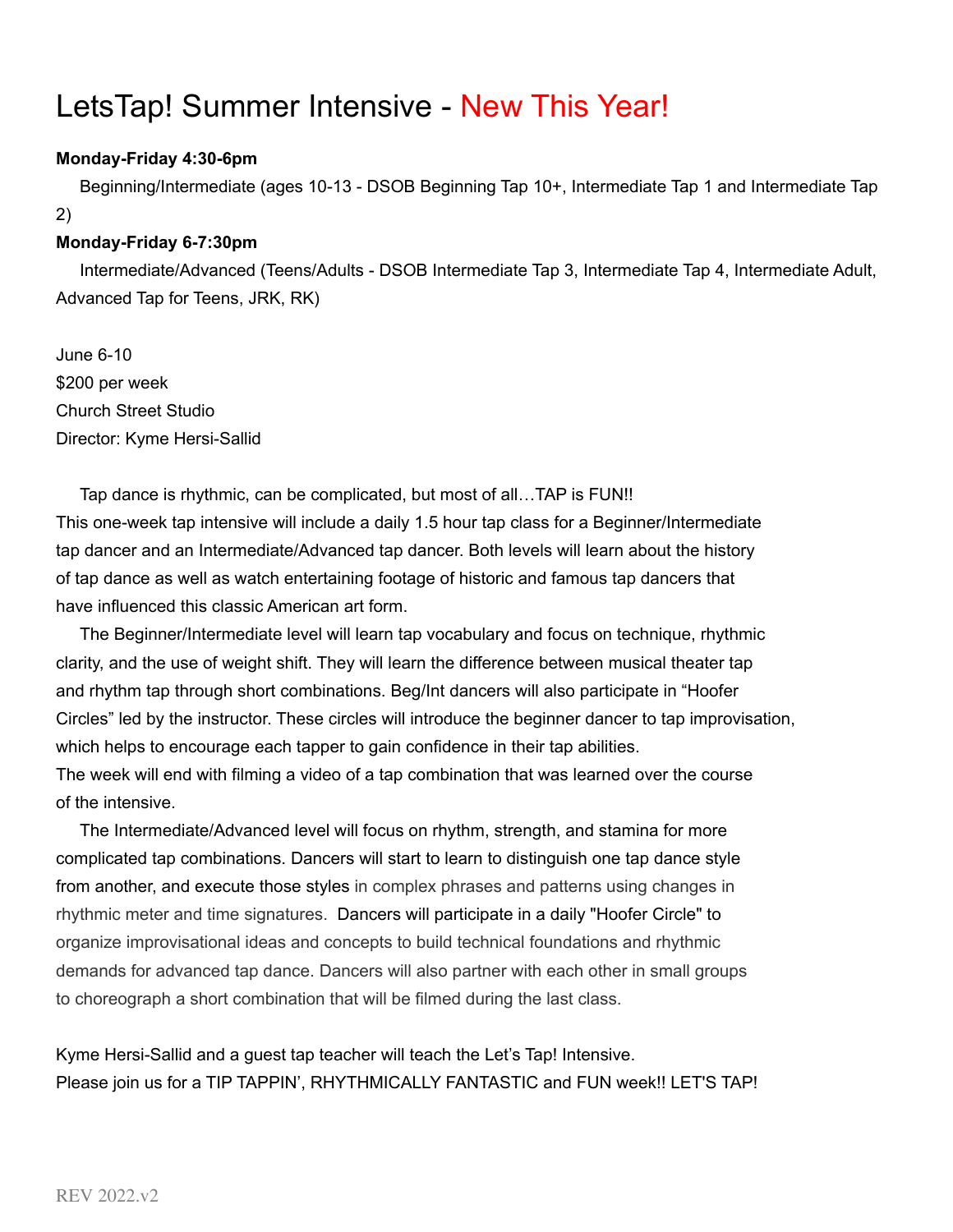## Classes for Teens and Adults

*For the classes listed here, register at your first class and purchase a class card. Six 1-hour classes: \$105 Six 1.5-hour classes: \$115 Six 2-hour classes: \$125*

### Intermediate/Advanced Teen/Adult Ballet and PreCompany

Teacher: Monica Bradley – Sams Street Studio 3 Monday 6:30-8pm Seven weeks – June 6 through July 25 (no class July 4)

### Nexus Premiere and Nexus Apprentice Ballet

Teacher: Meg Gourley and other instructors - Sams Street Studio 6:00-8pm (No class on June 20, July 4 July 11, July 18) Four weeks - June 4, 11, 25, July 25

### Nexus Premiere, Nexus Apprentice, Nexus Contemporary, Intermediate

Modern 3/4 Contemporary

Teacher: Meg Gourley and other instructors - Sams Street Studio Wednesday 6-8pm Five Weeks - June 8 through July 27 (no class June 22, July 13, July 20)

### Beginning Tap for Adults

Teachers: Kyme Hersi-Sallid and others - Church Street Studio Tuesday 12 noon - 1 pm Eight Weeks - June 7 through July 26